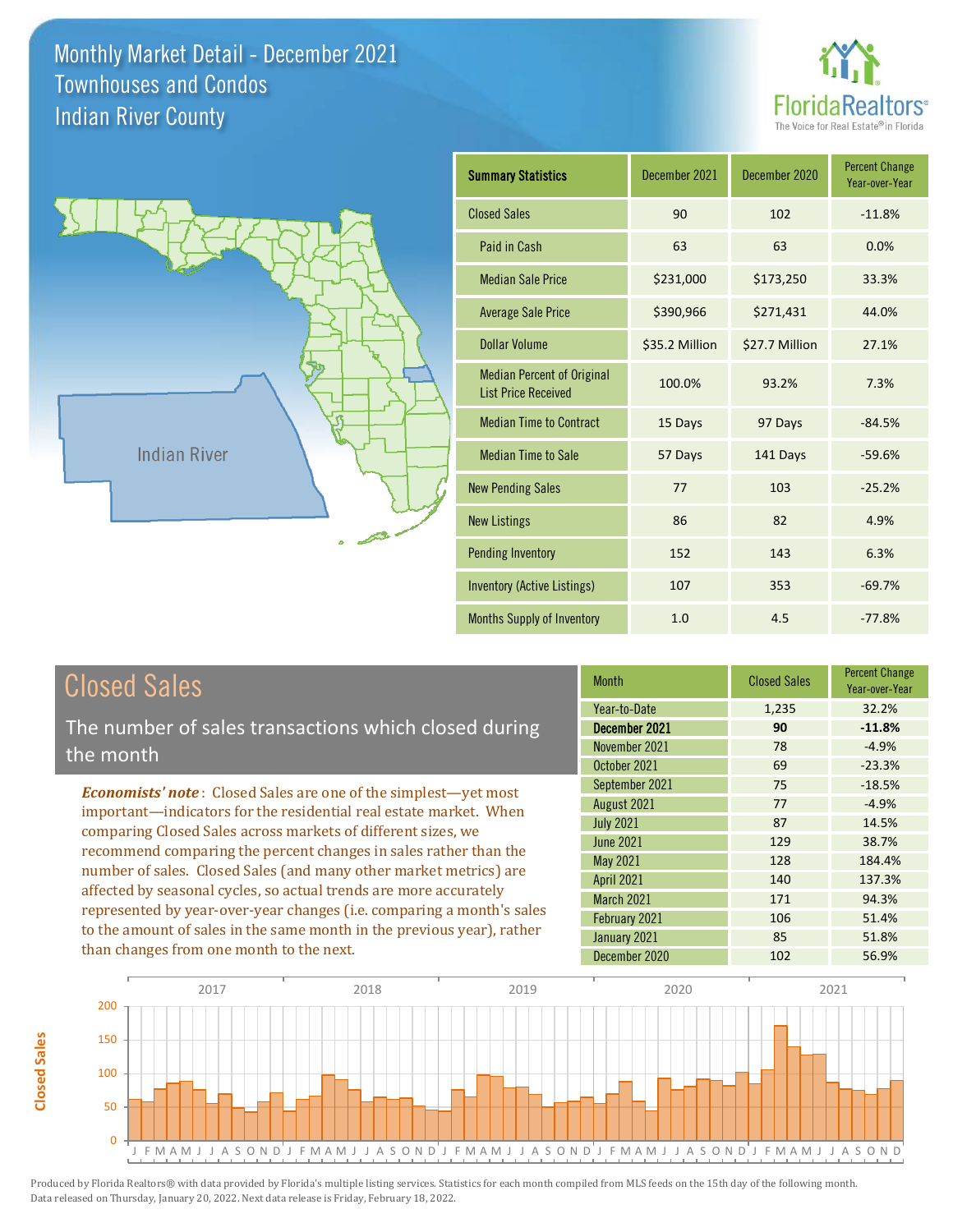

### Cash Sales

The number of Closed Sales during the month in which buyers exclusively paid in cash

*Economists' note* : Cash Sales can be a useful indicator of the extent to which investors are participating in the market. Why? Investors are far more likely to have the funds to purchase a home available up front, whereas the typical homebuyer requires a mortgage or some other form of financing. There are, of course, many possible exceptions, so this statistic should be interpreted with care.

| <b>Month</b>      | <b>Cash Sales</b> | <b>Percent Change</b><br>Year-over-Year |
|-------------------|-------------------|-----------------------------------------|
| Year-to-Date      | 849               | 45.1%                                   |
| December 2021     | 63                | 0.0%                                    |
| November 2021     | 55                | 5.8%                                    |
| October 2021      | 48                | $-4.0%$                                 |
| September 2021    | 52                | $-8.8%$                                 |
| August 2021       | 52                | $-10.3%$                                |
| <b>July 2021</b>  | 69                | 38.0%                                   |
| <b>June 2021</b>  | 90                | 60.7%                                   |
| May 2021          | 88                | 238.5%                                  |
| <b>April 2021</b> | 93                | 138.5%                                  |
| <b>March 2021</b> | 110               | 89.7%                                   |
| February 2021     | 70                | 70.7%                                   |
| January 2021      | 59                | 68.6%                                   |
| December 2020     | 63                | 40.0%                                   |



## Cash Sales as a Percentage of Closed Sales

The percentage of Closed Sales during the month which were Cash Sales

*Economists' note* : This statistic is simply another way of viewing Cash Sales. The remaining percentages of Closed Sales (i.e. those not paid fully in cash) each month involved some sort of financing, such as mortgages, owner/seller financing, assumed loans, etc.

| <b>Month</b>      | <b>Percent of Closed</b><br>Sales Paid in Cash | <b>Percent Change</b><br>Year-over-Year |
|-------------------|------------------------------------------------|-----------------------------------------|
| Year-to-Date      | 68.7%                                          | 9.7%                                    |
| December 2021     | 70.0%                                          | 13.3%                                   |
| November 2021     | 70.5%                                          | 11.2%                                   |
| October 2021      | 69.6%                                          | 25.2%                                   |
| September 2021    | 69.3%                                          | 11.8%                                   |
| August 2021       | 67.5%                                          | $-5.7%$                                 |
| <b>July 2021</b>  | 79.3%                                          | 20.5%                                   |
| <b>June 2021</b>  | 69.8%                                          | 15.9%                                   |
| May 2021          | 68.8%                                          | 19.0%                                   |
| <b>April 2021</b> | 66.4%                                          | 0.5%                                    |
| <b>March 2021</b> | 64.3%                                          | $-2.4%$                                 |
| February 2021     | 66.0%                                          | 12.6%                                   |
| January 2021      | 69.4%                                          | 11.0%                                   |
| December 2020     | 61.8%                                          | $-10.7%$                                |

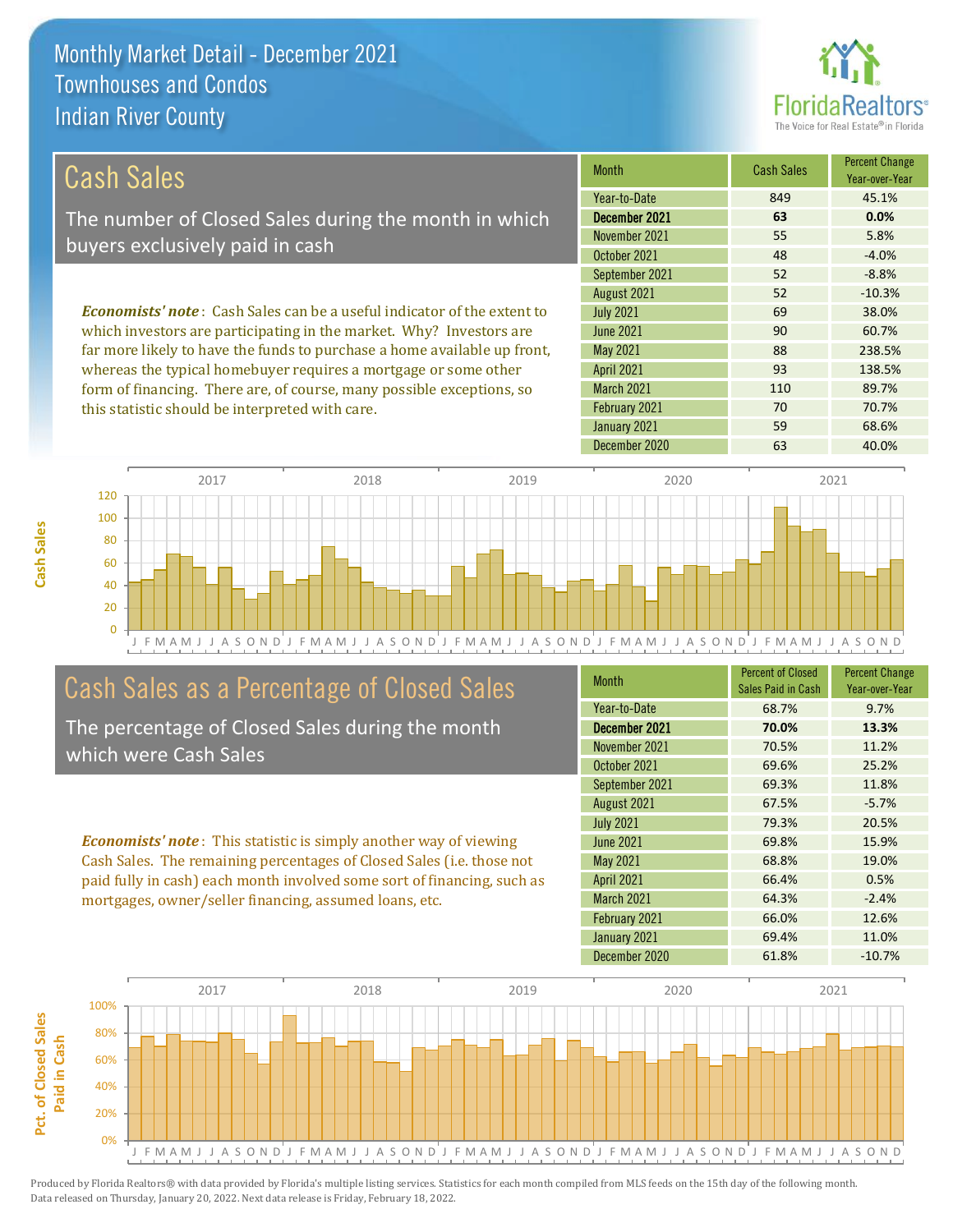

## Median Sale Price

The median sale price reported for the month (i.e. 50% of sales were above and 50% of sales were below)

*Economists' note* : Median Sale Price is our preferred summary statistic for price activity because, unlike Average Sale Price, Median Sale Price is not sensitive to high sale prices for small numbers of homes that may not be characteristic of the market area. Keep in mind that median price trends over time are not always solely caused by changes in the general value of local real estate. Median sale price only reflects the values of the homes that *sold* each month, and the mix of the types of homes that sell can change over time.

| <b>Month</b>      | <b>Median Sale Price</b> | <b>Percent Change</b><br>Year-over-Year |
|-------------------|--------------------------|-----------------------------------------|
| Year-to-Date      | \$194,950                | 16.7%                                   |
| December 2021     | \$231,000                | 33.3%                                   |
| November 2021     | \$190,000                | 18.8%                                   |
| October 2021      | \$190,000                | 24.2%                                   |
| September 2021    | \$200,000                | 1.0%                                    |
| August 2021       | \$210,000                | 34.6%                                   |
| <b>July 2021</b>  | \$188,900                | $-6.3%$                                 |
| <b>June 2021</b>  | \$230,000                | 39.4%                                   |
| May 2021          | \$218,500                | 39.3%                                   |
| <b>April 2021</b> | \$207,000                | 44.3%                                   |
| <b>March 2021</b> | \$175,000                | $-5.4%$                                 |
| February 2021     | \$150,000                | $-6.3%$                                 |
| January 2021      | \$190,000                | 17.5%                                   |
| December 2020     | \$173,250                | 11.4%                                   |



### Average Sale Price

The average sale price reported for the month (i.e. total sales in dollars divided by the number of sales)

*Economists' note* : Usually, we prefer Median Sale Price over Average Sale Price as a summary statistic for home prices. However, Average Sale Price does have its uses—particularly when it is analyzed alongside the Median Sale Price. For one, the relative difference between the two statistics can provide some insight into the market for higher-end homes in an area.

| <b>Month</b>      | <b>Average Sale Price</b> | <b>Percent Change</b><br>Year-over-Year |
|-------------------|---------------------------|-----------------------------------------|
| Year-to-Date      | \$331,392                 | 28.3%                                   |
| December 2021     | \$390,966                 | 44.0%                                   |
| November 2021     | \$299,001                 | 2.6%                                    |
| October 2021      | \$314,052                 | 32.2%                                   |
| September 2021    | \$299,032                 | 24.4%                                   |
| August 2021       | \$298,192                 | 26.8%                                   |
| <b>July 2021</b>  | \$321,494                 | 17.0%                                   |
| <b>June 2021</b>  | \$392,673                 | 54.4%                                   |
| May 2021          | \$412,901                 | 102.7%                                  |
| <b>April 2021</b> | \$306,796                 | 22.5%                                   |
| March 2021        | \$321,668                 | 10.6%                                   |
| February 2021     | \$268,247                 | 15.4%                                   |
| January 2021      | \$303,952                 | 1.5%                                    |
| December 2020     | \$271,431                 | $-15.8%$                                |



Produced by Florida Realtors® with data provided by Florida's multiple listing services. Statistics for each month compiled from MLS feeds on the 15th day of the following month. Data released on Thursday, January 20, 2022. Next data release is Friday, February 18, 2022.

**Average Sale Price**

**Average Sale Price**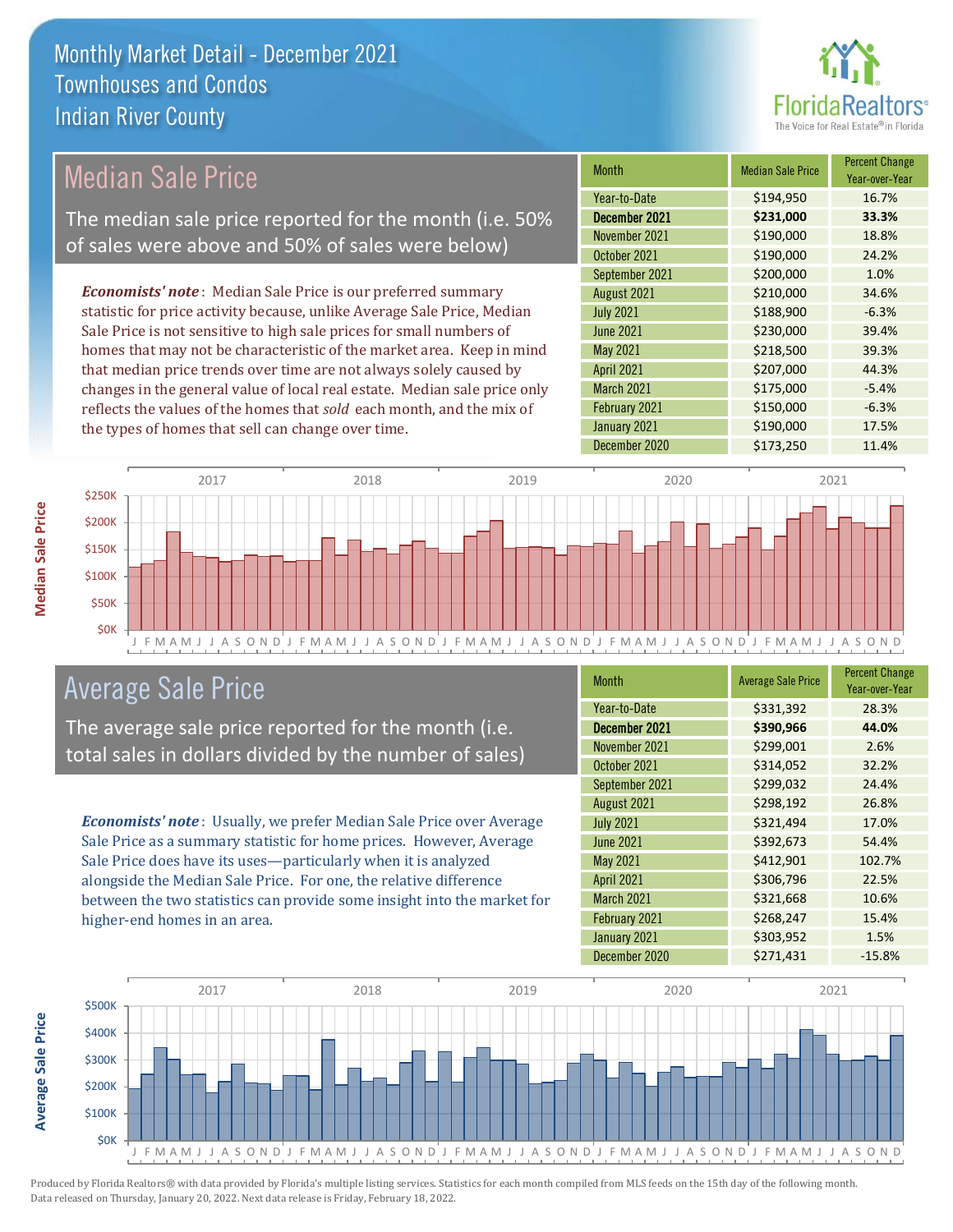

### ollar Volume

The sum of the sale prices for all sales which closed during the month

*Economists' note* : Dollar Volume is simply the sum of all sale prices in a given time period, and can quickly be calculated by multiplying Closed Sales by Average Sale Price. It is a strong indicator of the health of the real estate industry in a market, and is of particular interest to real estate professionals, investors, analysts, and government agencies. Potential home sellers and home buyers, on the other hand, will likely be better served by paying attention to trends in the two components of Dollar Volume (i.e. sales and prices) individually.

| <b>Month</b>      | <b>Dollar Volume</b> | <b>Percent Change</b><br>Year-over-Year |
|-------------------|----------------------|-----------------------------------------|
| Year-to-Date      | \$409.3 Million      | 69.6%                                   |
| December 2021     | \$35.2 Million       | 27.1%                                   |
| November 2021     | \$23.3 Million       | $-2.4%$                                 |
| October 2021      | \$21.7 Million       | 1.4%                                    |
| September 2021    | \$22.4 Million       | 1.4%                                    |
| August 2021       | \$23.0 Million       | 20.5%                                   |
| <b>July 2021</b>  | \$28.0 Million       | 33.9%                                   |
| <b>June 2021</b>  | \$50.7 Million       | 114.2%                                  |
| May 2021          | \$52.9 Million       | 476.4%                                  |
| <b>April 2021</b> | \$43.0 Million       | 190.8%                                  |
| March 2021        | \$55.0 Million       | 114.8%                                  |
| February 2021     | \$28.4 Million       | 74.8%                                   |
| January 2021      | \$25.8 Million       | 54.1%                                   |
| December 2020     | \$27.7 Million       | 32.1%                                   |



## Median Percent of Original List Price Received

The median of the sale price (as a percentage of the original list price) across all properties selling during the month

*Economists' note* : The Median Percent of Original List Price Received is useful as an indicator of market recovery, since it typically rises as buyers realize that the market may be moving away from them and they need to match the selling price (or better it) in order to get a contract on the house. This is usually the last measure to indicate a market has shifted from down to up, so it is what we would call a *lagging* indicator.

| <b>Month</b>      | Med. Pct. of Orig.<br><b>List Price Received</b> | <b>Percent Change</b><br>Year-over-Year |
|-------------------|--------------------------------------------------|-----------------------------------------|
| Year-to-Date      | 97.5%                                            | 4.2%                                    |
| December 2021     | 100.0%                                           | 7.3%                                    |
| November 2021     | 99.5%                                            | 4.3%                                    |
| October 2021      | 98.6%                                            | 4.1%                                    |
| September 2021    | 100.0%                                           | 9.4%                                    |
| August 2021       | 97.9%                                            | 4.9%                                    |
| <b>July 2021</b>  | 98.3%                                            | 5.2%                                    |
| <b>June 2021</b>  | 97.5%                                            | 5.3%                                    |
| May 2021          | 96.9%                                            | 2.6%                                    |
| <b>April 2021</b> | 97.2%                                            | 3.6%                                    |
| March 2021        | 96.9%                                            | 3.9%                                    |
| February 2021     | 95.1%                                            | 1.9%                                    |
| January 2021      | 95.0%                                            | 1.4%                                    |
| December 2020     | 93.2%                                            | $-1.4%$                                 |



Produced by Florida Realtors® with data provided by Florida's multiple listing services. Statistics for each month compiled from MLS feeds on the 15th day of the following month. Data released on Thursday, January 20, 2022. Next data release is Friday, February 18, 2022.

**Med. Pct. of Orig.**  Med. Pct. of Orig.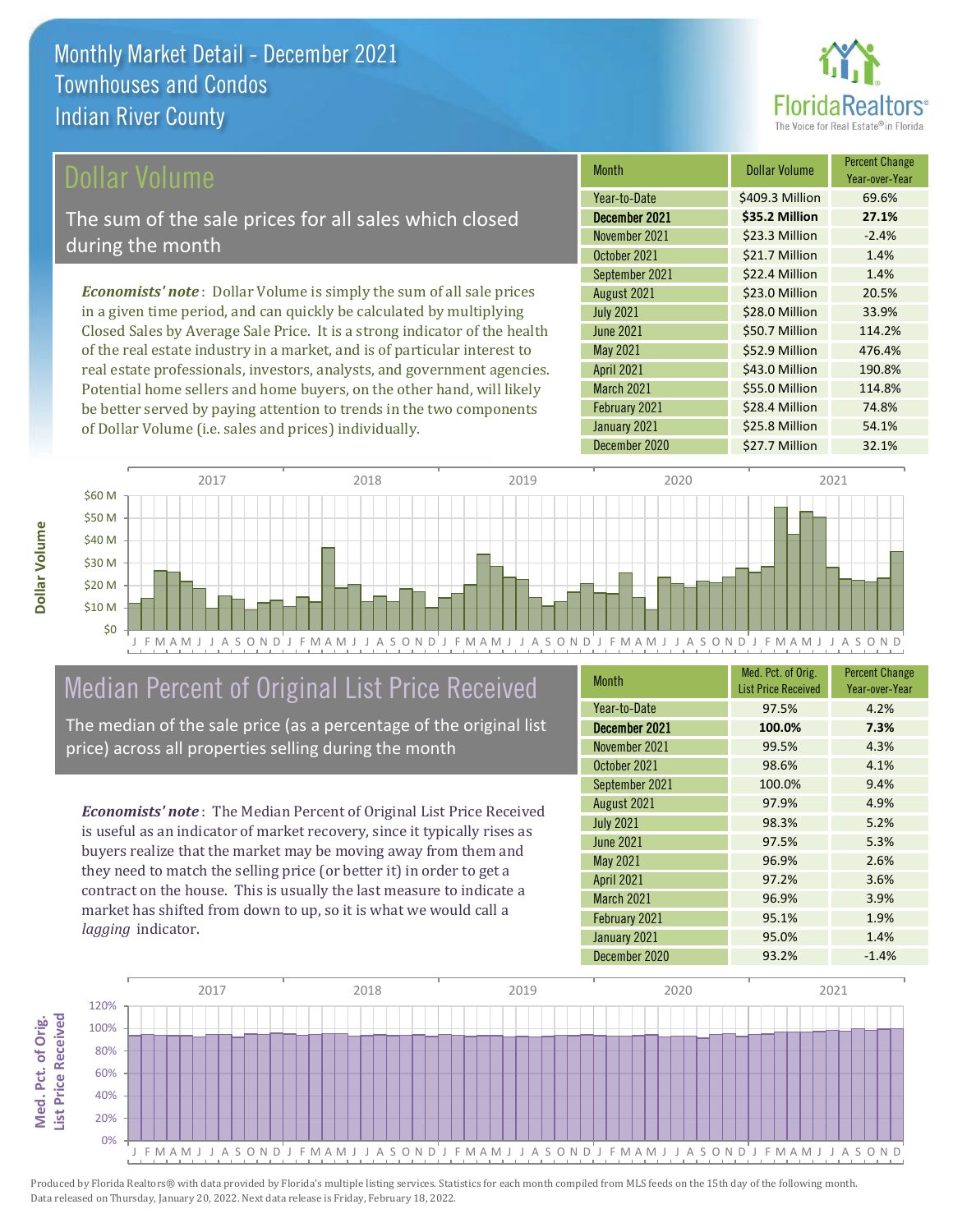

## Median Time to Contract

The median number of days between the listing date and contract date for all Closed Sales during the month

*Economists' note* : Like Time to Sale, Time to Contract is a measure of the length of the home selling process calculated for sales which closed during the month. The difference is that Time to Contract measures the number of days between the initial listing of a property and the signing of the contract which eventually led to the closing of the sale. When the gap between Median Time to Contract and Median Time to Sale grows, it is usually a sign of longer closing times and/or declining numbers of cash sales.

| <b>Month</b>      | <b>Median Time to</b><br>Contract | <b>Percent Change</b><br>Year-over-Year |
|-------------------|-----------------------------------|-----------------------------------------|
| Year-to-Date      | 25 Days                           | $-69.1%$                                |
| December 2021     | 15 Days                           | $-84.5%$                                |
| November 2021     | 16 Days                           | $-82.6%$                                |
| October 2021      | 17 Days                           | $-79.0%$                                |
| September 2021    | 8 Days                            | $-88.9%$                                |
| August 2021       | 16 Days                           | $-80.5%$                                |
| <b>July 2021</b>  | 21 Days                           | $-79.4%$                                |
| <b>June 2021</b>  | 25 Days                           | $-74.5%$                                |
| May 2021          | 25 Days                           | $-44.4%$                                |
| <b>April 2021</b> | 29 Days                           | $-12.1%$                                |
| March 2021        | 33 Days                           | $-44.1%$                                |
| February 2021     | 57 Days                           | $-31.3%$                                |
| January 2021      | 41 Days                           | $-45.3%$                                |
| December 2020     | 97 Days                           | 136.6%                                  |



### Median Time to Sale

**Median Time to** 

**Median Time to** 

The median number of days between the listing date and closing date for all Closed Sales during the month

*Economists' note* : Time to Sale is a measure of the length of the home selling process, calculated as the number of days between the initial listing of a property and the closing of the sale. *Median* Time to Sale is the amount of time the "middle" property selling this month was on the market. That is, 50% of homes selling this month took *less* time to sell, and 50% of homes took *more* time to sell. Median Time to Sale gives a more accurate picture than Average Time to Sale, which can be skewed upward by small numbers of properties taking an abnormally long time to sell.

| <b>Month</b>      | <b>Median Time to Sale</b> | <b>Percent Change</b><br>Year-over-Year |
|-------------------|----------------------------|-----------------------------------------|
| Year-to-Date      | 66 Days                    | $-42.1%$                                |
| December 2021     | 57 Days                    | $-59.6%$                                |
| November 2021     | 57 Days                    | $-56.2%$                                |
| October 2021      | 57 Days                    | $-48.6%$                                |
| September 2021    | 45 Days                    | $-56.7%$                                |
| August 2021       | 57 Days                    | $-54.0%$                                |
| <b>July 2021</b>  | 58 Days                    | $-62.1%$                                |
| <b>June 2021</b>  | 60 Days                    | $-55.2%$                                |
| May 2021          | 70 Days                    | $-13.6%$                                |
| <b>April 2021</b> | 74 Days                    | $-15.9%$                                |
| March 2021        | 73 Days                    | $-31.8%$                                |
| February 2021     | 93 Days                    | $-15.5%$                                |
| January 2021      | 76 Days                    | $-28.3%$                                |
| December 2020     | 141 Days                   | 85.5%                                   |

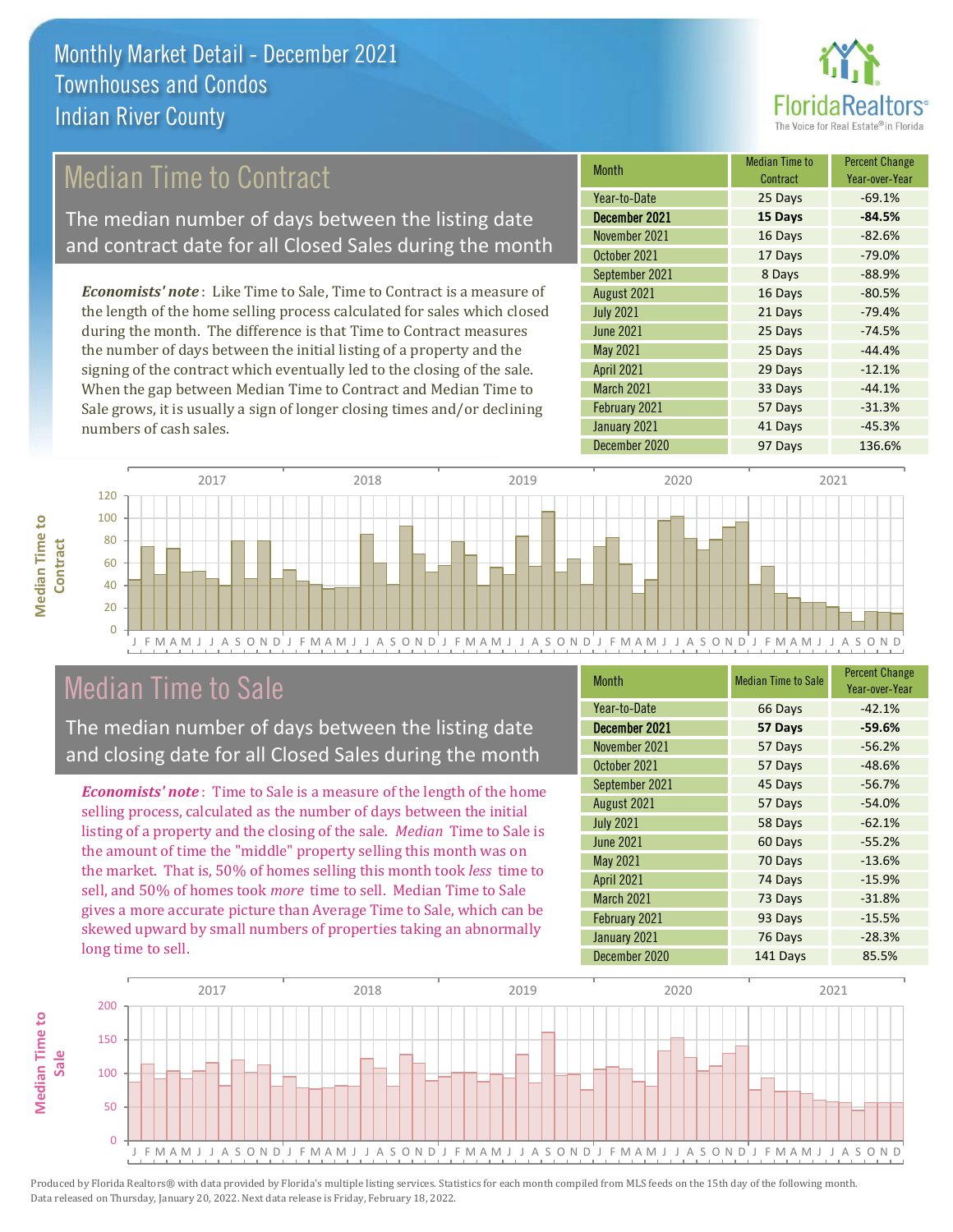

#### *Economists' note* : Because of the typical length of time it takes for a sale to close, economists consider Pending Sales to be a decent indicator of potential future Closed Sales. It is important to bear in mind, however, that not all Pending Sales will be closed successfully. So, the effectiveness of Pending Sales as a future indicator of Closed Sales is susceptible to changes in market conditions such as the Month New Pending Sales Percent Change Year-over-Year December 2021 **77 -25.2%** Year-to-Date 1,314 24.5% May 2021 125 31.6% November 2021 87 -8.4% October 2021 **95** -8.7% July 2021 **70** -13.6% June 2021 86 -7.5% September 2021 79 -17.7% August 2021 **96** 10.3% April 2021 122 165.2% March 2021 165 135.7% New Pending Sales The number of listed properties that went under contract during the month

 $\Omega$ 50 100 150 200 2017 2018 2019 2020 2021

J F M A M J J A S O N D J F M A M J J A S O N D J F M A M J J A S O N D J F M A M J J A S O N D J F M A M J J A S O N D

## New Listings

distressed properties for sale.

The number of properties put onto the market during the month

availability of financing for homebuyers and the inventory of

*Economists' note* : New Listings tend to rise in delayed response to increasing prices, so they are often seen as a lagging indicator of market health. As prices rise, potential sellers raise their estimations of value—and in the most recent cycle, rising prices have freed up many potential sellers who were previously underwater on their mortgages. Note that in our calculations, we take care to not include properties that were recently taken off the market and quickly relisted, since these are not really *new* listings.

| <b>Month</b>      | <b>New Listings</b> | <b>Percent Change</b><br>Year-over-Year |
|-------------------|---------------------|-----------------------------------------|
| Year-to-Date      | 1,175               | $-3.1%$                                 |
| December 2021     | 86                  | 4.9%                                    |
| November 2021     | 73                  | $-25.5%$                                |
| October 2021      | 83                  | $-11.7%$                                |
| September 2021    | 84                  | $-1.2%$                                 |
| August 2021       | 95                  | 37.7%                                   |
| <b>July 2021</b>  | 66                  | $-27.5%$                                |
| <b>June 2021</b>  | 92                  | $-7.1%$                                 |
| May 2021          | 79                  | $-49.7%$                                |
| <b>April 2021</b> | 124                 | 37.8%                                   |
| March 2021        | 125                 | 11.6%                                   |
| February 2021     | 121                 | 26.0%                                   |
| January 2021      | 147                 | 5.0%                                    |
| December 2020     | 82                  | 1.2%                                    |

February 2021 153 153 64.5% January 2021 159 159 72.8% December 2020 103 103 80.7%



Produced by Florida Realtors® with data provided by Florida's multiple listing services. Statistics for each month compiled from MLS feeds on the 15th day of the following month. Data released on Thursday, January 20, 2022. Next data release is Friday, February 18, 2022.

**New Listings**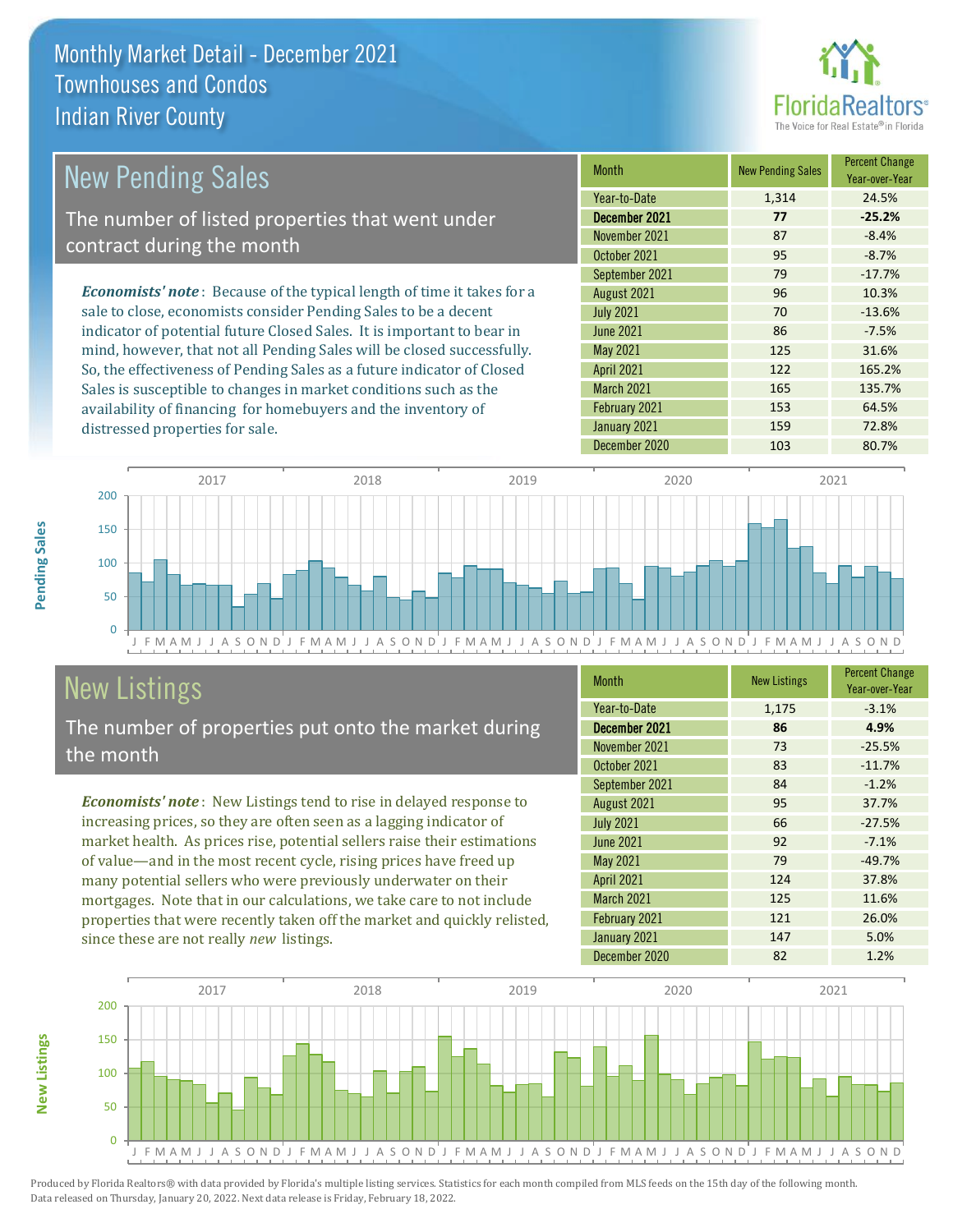

## Inventory (Active Listings)

The number of property listings active at the end of the month

*Economists' note* : There are a number of ways to define and calculate Inventory. Our method is to simply count the number of active listings on the last day of the month, and hold this number to compare with the same month the following year. Inventory rises when New Listings are outpacing the number of listings that go off-market (regardless of whether they actually sell). Likewise, it falls when New Listings aren't keeping up with the rate at which homes are going off-market.

| Month                    | Inventory | <b>Percent Change</b><br>Year-over-Year |
|--------------------------|-----------|-----------------------------------------|
| <b>YTD (Monthly Avg)</b> | 166       | $-65.0%$                                |
| December 2021            | 107       | $-69.7%$                                |
| November 2021            | 105       | $-72.9%$                                |
| October 2021             | 113       | $-71.0%$                                |
| September 2021           | 130       | $-67.7%$                                |
| August 2021              | 123       | $-71.0%$                                |
| <b>July 2021</b>         | 125       | $-74.4%$                                |
| <b>June 2021</b>         | 136       | $-73.2%$                                |
| <b>May 2021</b>          | 144       | $-74.5%$                                |
| <b>April 2021</b>        | 190       | $-66.0%$                                |
| <b>March 2021</b>        | 216       | $-60.3%$                                |
| February 2021            | 278       | $-47.2%$                                |
| January 2021             | 322       | $-40.3%$                                |
| December 2020            | 353       | $-34.5%$                                |



## Months Supply of Inventory

An estimate of the number of months it will take to deplete the current Inventory given recent sales rates

*Economists' note* : MSI is a useful indicator of market conditions. The benchmark for a balanced market (favoring neither buyer nor seller) is 5.5 months of inventory. Anything higher is traditionally a buyers' market, and anything lower is a sellers' market. There is no single accepted way of calculating MSI. A common method is to divide current Inventory by the most recent month's Closed Sales count, but this count is a usually poor predictor of future Closed Sales due to seasonal cycles. To eliminate seasonal effects, we use the 12-month average of monthly Closed Sales instead.

| <b>Month</b>             | <b>Months Supply</b> | <b>Percent Change</b><br>Year-over-Year |
|--------------------------|----------------------|-----------------------------------------|
| <b>YTD (Monthly Avg)</b> | 1.8                  | $-73.5%$                                |
| December 2021            | 1.0                  | $-77.8%$                                |
| November 2021            | 1.0                  | $-80.8%$                                |
| October 2021             | 1.1                  | $-79.2%$                                |
| September 2021           | 1.2                  | $-79.3%$                                |
| August 2021              | 1.1                  | $-82.8%$                                |
| <b>July 2021</b>         | 1.2                  | $-83.8%$                                |
| <b>June 2021</b>         | 1.3                  | $-83.1%$                                |
| May 2021                 | 1.4                  | $-83.9%$                                |
| <b>April 2021</b>        | 2.0                  | $-75.3%$                                |
| March 2021               | 2.4                  | $-68.0%$                                |
| February 2021            | 3.3                  | $-56.0%$                                |
| January 2021             | 4.0                  | $-47.4%$                                |
| December 2020            | 4.5                  | $-41.6%$                                |

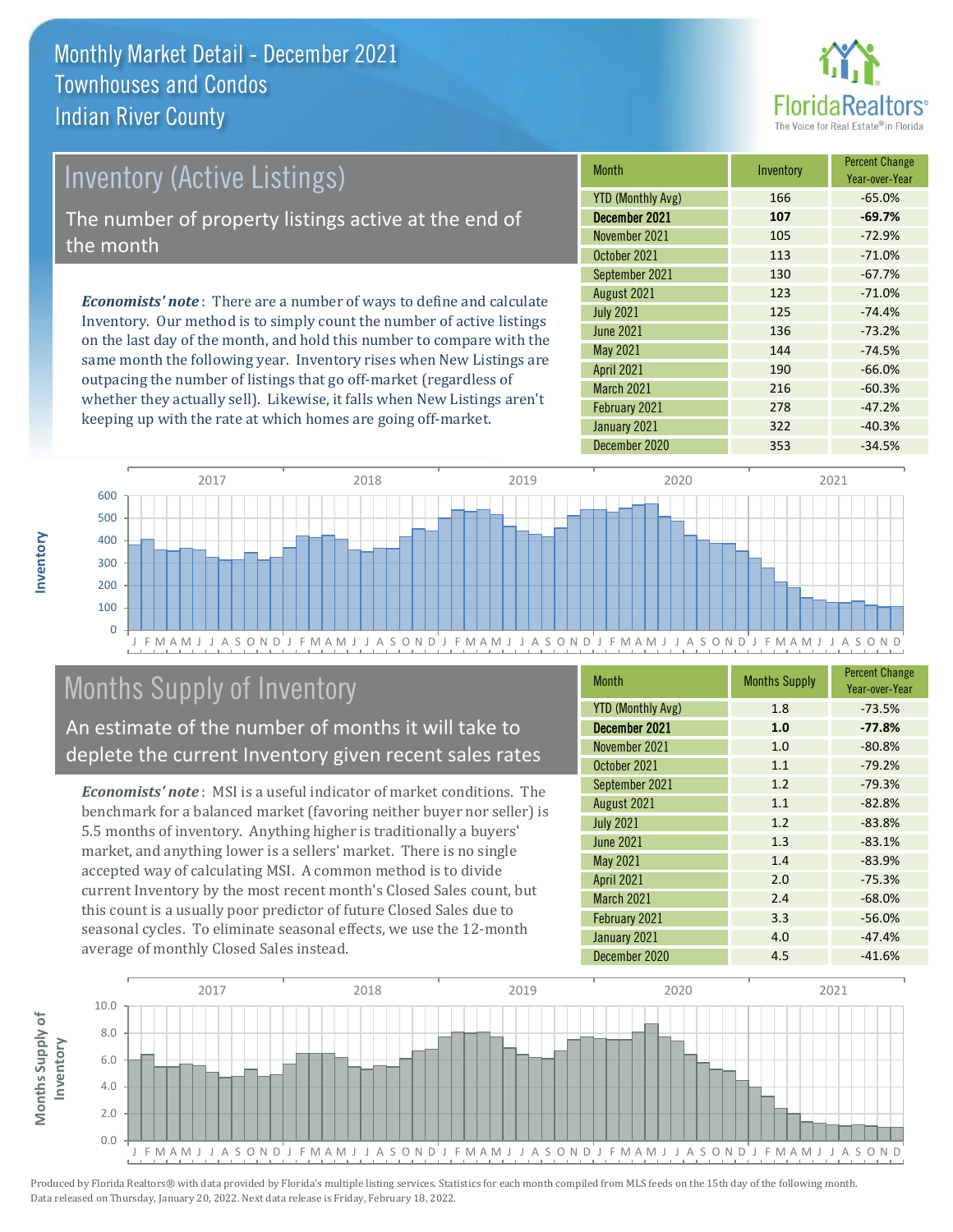

## Closed Sales by Sale Price

The number of sales transactions which closed during the month

*Economists' note:* Closed Sales are one of the simplest—yet most important—indicators for the residential real estate market. When comparing Closed Sales across markets of different sizes, we recommend comparing the percent changes in sales rather than the number of sales. Closed Sales (and many other market metrics) are affected by seasonal cycles, so actual trends are more accurately represented by year-over-year changes (i.e. comparing a month's sales to the amount of sales in the same month in the previous year), rather than changes from one month to the next.





### Median Time to Contract by Sale Price The median number of days between the listing date and contract date for all Closed Sales during the month

*Economists' note* : Like Time to Sale, Time to Contract is a measure of the length of the home selling process calculated for sales which closed during the month. The difference is that Time to Contract measures the number of days between the initial listing of a property and the signing of the contract which eventually led to the closing of the sale. When the gap between Median Time to Contract and Median Time to Sale grows, it is usually a sign of longer closing times and/or declining numbers of cash sales.

| <b>Sale Price</b>     | <b>Median Time to</b><br>Contract | <b>Percent Change</b><br>Year-over-Year |
|-----------------------|-----------------------------------|-----------------------------------------|
| Less than \$50,000    | (No Sales)                        | N/A                                     |
| $$50,000 - $99,999$   | 5 Days                            | $-95.9%$                                |
| $$100,000 - $149,999$ | 21 Days                           | $-81.4%$                                |
| \$150,000 - \$199,999 | 13 Days                           | $-80.3%$                                |
| \$200,000 - \$249,999 | 13 Days                           | $-79.0%$                                |
| \$250,000 - \$299,999 | 14 Days                           | $-48.1%$                                |
| \$300,000 - \$399,999 | 15 Days                           | $-89.1%$                                |
| \$400,000 - \$599,999 | 33 Days                           | $-64.1%$                                |
| \$600,000 - \$999,999 | 31 Days                           | $-84.5%$                                |
| \$1,000,000 or more   | 19 Days                           | $-87.4%$                                |

![](_page_7_Figure_10.jpeg)

Produced by Florida Realtors® with data provided by Florida's multiple listing services. Statistics for each month compiled from MLS feeds on the 15th day of the following month. Data released on Thursday, January 20, 2022. Next data release is Friday, February 18, 2022.

**Median Time to Contract**

**Median Time to Contract**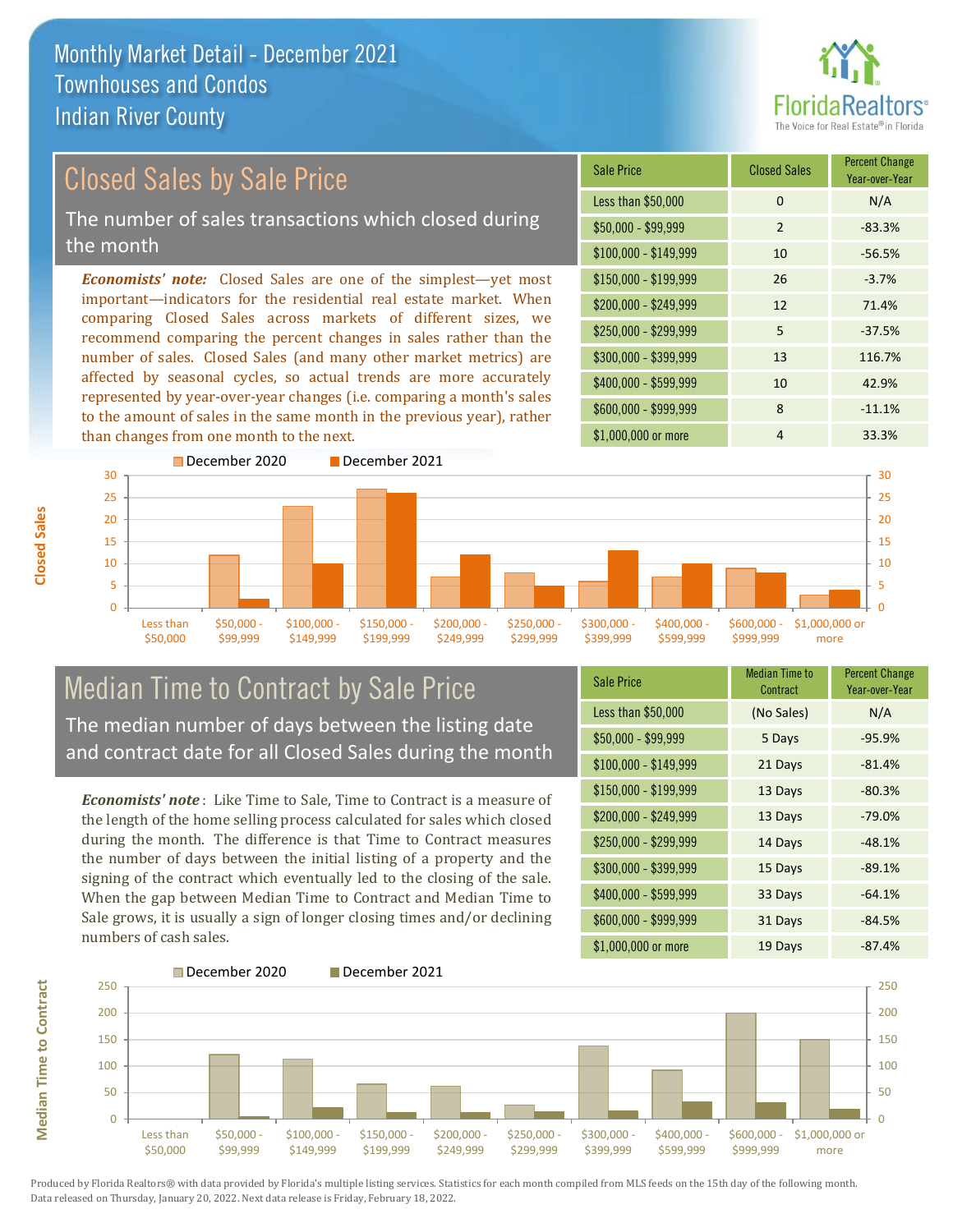![](_page_8_Picture_1.jpeg)

# New Listings by Initial Listing Price

The number of properties put onto the market during the month

*Economists' note:* New Listings tend to rise in delayed response to increasing prices, so they are often seen as a lagging indicator of market health. As prices rise, potential sellers raise their estimations of value—and in the most recent cycle, rising prices have freed up many potential sellers who were previously underwater on their mortgages. Note that in our calculations, we take care to not include properties that were recently taken off the market and quickly relisted, since these are not really *new* listings.

![](_page_8_Picture_5.jpeg)

![](_page_8_Figure_6.jpeg)

### Inventory by Current Listing Price The number of property listings active at the end of the month

*Economists' note* : There are a number of ways to define and calculate Inventory. Our method is to simply count the number of active listings on the last day of the month, and hold this number to compare with the same month the following year. Inventory rises when New Listings are outpacing the number of listings that go off-market (regardless of whether they actually sell). Likewise, it falls when New Listings aren't keeping up with the rate at which homes are going off-market.

| <b>Current Listing Price</b> | Inventory | <b>Percent Change</b><br>Year-over-Year |
|------------------------------|-----------|-----------------------------------------|
| Less than \$50,000           | $\Omega$  | N/A                                     |
| $$50,000 - $99,999$          | 4         | $-92.2%$                                |
| $$100,000 - $149,999$        | 10        | $-83.1%$                                |
| $$150,000 - $199,999$        | 20        | $-41.2%$                                |
| \$200,000 - \$249,999        | 3         | $-85.7%$                                |
| \$250,000 - \$299,999        | 7         | $-83.3%$                                |
| \$300,000 - \$399,999        | 5         | $-86.1%$                                |
| \$400,000 - \$599,999        | 9         | $-73.5%$                                |
| \$600,000 - \$999,999        | 9         | $-74.3%$                                |
| \$1,000,000 or more          | 40        | $-2.4%$                                 |

![](_page_8_Figure_10.jpeg)

Produced by Florida Realtors® with data provided by Florida's multiple listing services. Statistics for each month compiled from MLS feeds on the 15th day of the following month. Data released on Thursday, January 20, 2022. Next data release is Friday, February 18, 2022.

**Inventory**